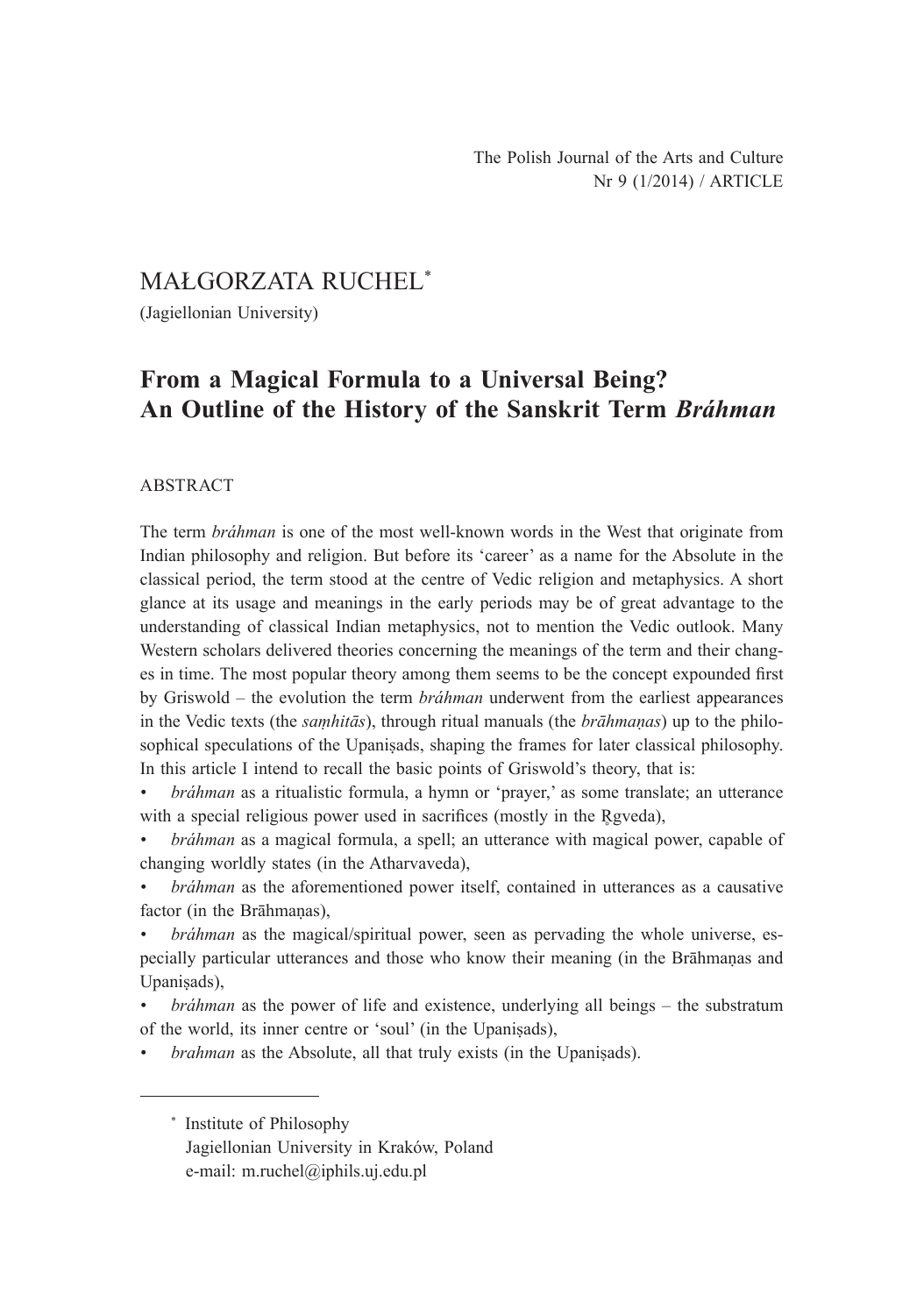It is possible that the distinctions between the usages of the term brahman listed above are more projections of a Western mind than actual differences as the original users would see them. The list, therefore, should be taken as a working hypothesis only, to be proved (or refuted) by analysing the source texts of the Vedic culture. For the texts is all we have.

#### KEY WORDS

brahman, Vedas, Upanishads, Indian Philosophy

The concept of evolution of the term *bráhman*, or the notion of brahman – from a kind of ritualistic utterance, through a power, mystical or magical, to the universal being of the Upaniṣads – is probably well known to the most indologists, at least in its main points. This is not only because of the work of Griswold, $<sup>1</sup>$  edited in year 1900, devoted to the brahman in all its occurrenc-</sup> es in the philosophy of India. Sanskrit dictionaries alone provide sufficient coverage, as they list all the meanings attributed to brahman by Griswold. This evolutionary understanding of the term brahman is the most widespread among the Western scholars, and though not the only one, is probably the most commonly accepted. It has even entered normal academic teaching, just as it is in my Institute and in my classes of Indian philosophy. Yet I am not sure if everyone who follows this way of thinking is indeed referring directly to the original Griswold version. It is, after all, more than a hundred years old. In the history of Western indology it is a whole epoch. That is why I find it useful to adduce it in more detail in this article and, perhaps, share some reflections and problems of interpretation I personally have with it.

The first of the supposed meanings of *bráhman* is to be an utterance, a peculiar piece of speech – a hymn or a verse of a hymn, a prayer, a ritualistic formula, etc. – there are many terms used here by scholars and translators. Griswold himself chooses 'prayer' and 'hymn' as words best fitting this use of the word *bráhman*.

Numerous instances from the RV show the word *bráhman* in the contexts that make it possible to render it as a name for some kind of a ritualistic utterance. Griswold wants it to be a 'general synonym' for words like *stoma*, *uktha*, *dhī*, *manman*, *gir*, *manīṣa*, etc. – all designating some kind of a religious or ritualistic utterance, hymn, incantation or song. The first ar-

<sup>&</sup>lt;sup>1</sup> H. DeWitt Griswold, *Brahman: A Study in the History of Indian Philosophy*, New York 1900.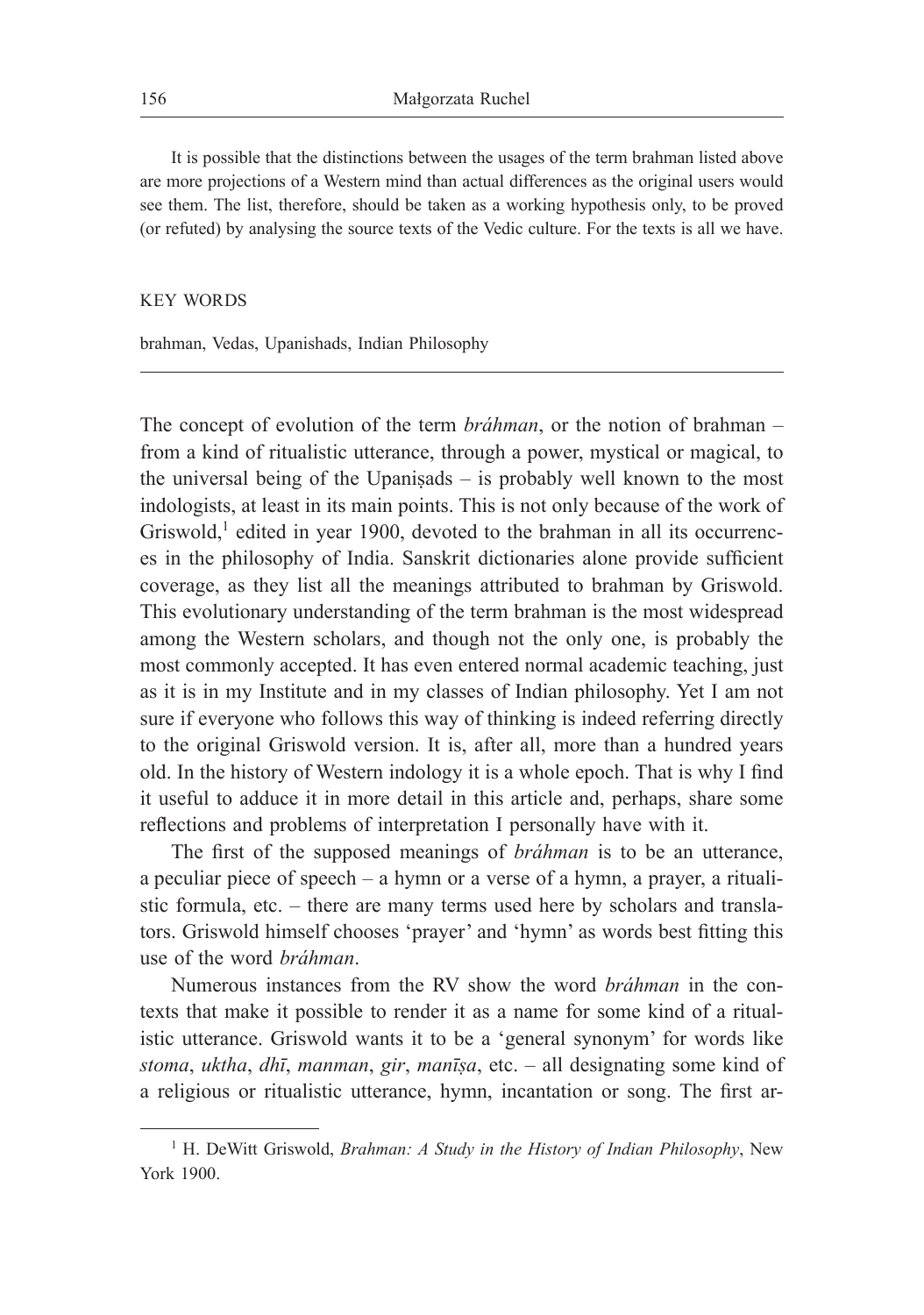gument for him is the fact that the word brahman coexists with these other names for an utterance in many Rgvedic hymns. He cites a couple of verses illustrating this coexistence as a way of enumerating, for example "stóme bráhmani śasyámāna ukthé" in RV 6.23.1. or "bráhma gira ukthâ ca manma" in RV 6.38.4.

Another way of using the word brahman as a name for a ritualistic utterance, as Griswold finds in the Rgveda, is as a way of concluding or summarising a hymn. As he explains it, these occurrences are "in such a way as clearly to refer to the preceding verses, i.e., to the whole hymn." Let me provide but one of his examples – the last verse of RV 1.62. (in the Griffith's translation):

O mighty Indra, Gotama's son Nodhas hath fashioned this new prayer (*návyam átakṣad bráhma*) to thee Eternal,

Sure leader, yoker of the Tawny Coursers. May he, enriched with prayer, come soon and early.

The above example shows also another point of Griswold's analysis – the epithet 'new' to describe brahman. It is to show, together with some limiting pronouns also describing brahman in Rgyedic verses (*this brahman*; *my brahman*, etc.), that brahman here is understood as a real, peculiar piece of speech, uttered here and now by a man performing a ritual. I would say this point of Griswold's listings is the most convincing with regard to brahman understood as a special utterance. The use of demonstrative and personal pronouns – as well as the plural forms, also mentioned by Griswold – is indeed a very clear argument for understanding brahman as some individual, real entity – be it sonic (consisting of sounds) or verbal (consisting of words, i.e. sounds conveying meaning); this final distinction I will consider later. And if we agree that this use of the word was primary, we can also agree that the supposed evolution unfolded from individual to abstract meanings.

 In all these fragments cited by Griswold, brahman (or *brahmāni*, in plural) is something that is offered to gods, together with oblations and eulogies. It is something that should please the gods and strengthen or reinforce them. Sometimes the word brahman is the object of verbs 'to sing' or 'to hear' – it is sung by Brahmins and is to be heard by gods.

This concept of brahman as a kind of a ritualistic/religious utterance is supported also by claims that it was fashioned or formed by the poets. The verb used in this context (seen for example in the verse cited before) is *takṣ* – to form (primary by cutting, like to cut wood, or to cut a cart out of wood, $2$ )

<sup>2</sup> I am very grateful to prof. Joanna Jurewicz from Warsaw University for calling my attention to the Rgvedic uses of the verb *taks*.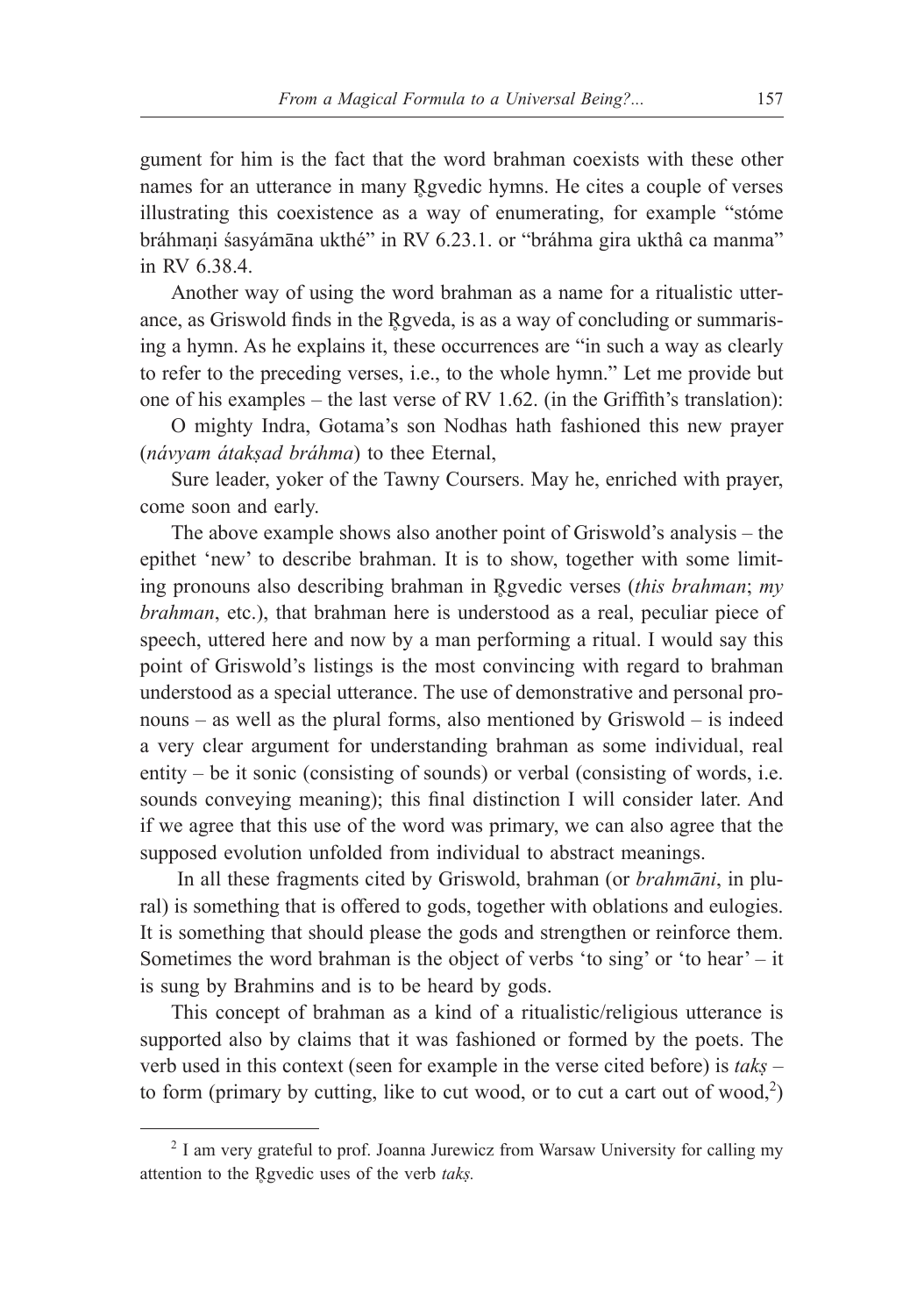to fashion, to create, to prepare. The same verb appears with words for other ritualistic utterances – *stoma*, *uktha* or *vāc*. The poets (*r̥ṣis*) form (*takṣanti*) the brahman that is to be used later in a ritual. This 'forming' could be understood in two ways – that they compose the verses – they fashion sentences from the verbal material, arrange words into verses; or that they just utter them – using the sounds as a material, they emit ordered arrays of syllables. The most probable is that both the ideas – arranging words and producing arranged sounds – may come together here for, as is well known and will be repeated in this article consistently, the sonic character of the speech is primary and the most important for Indian metaphysics.

It can be also said in a more general way: as with all the instruments and ingredients of a Vedic ritual, speech needs to be prepared, purified, perfected, to fit the ritual needs. There arises, of course, an instant association with a general Indian view on grammar – linguistic units have to be prepared, too, before they can serve as communication – prepared or purified by the rules of grammar. The standard Indian comparison of ritual and language – present mostly in the *vyākaraṇa* and *mīmāṃsā* schools – is based on this very idea, just as ordinary, material things have to be purified before they can be used in rituals, in the same way units of speech have to be purified by a proper application of grammatical endings and rules before they can be used in a sentence as words. One may think here that if it is so, then the speech elements of the ritual require double preparation: firstly, in its aspect of speech, a purification by the grammatical rules and secondly, as a ritual element, a ritual purification. That is why ritual utterances have their own names – they are indeed special kinds of speech.

But leaving this aside now, and coming back to the main line of thought concerning the origination of brahman – besides the poetical records regarding its formation, there are also fragments in the RV that suggest brahman's divine origin. It is *devadatta* or *devahita* – given or granted by a god. The gods are asked for the granting, revealing, or sharpening of brahman. And again – analogical phrases speak of hymns and ritual songs in the same way. Thus, the poets ask for divine inspiration, which is of course an indispensable fact if we remember that the Vedic verses are heard – *śruti* – and not created by humans. The Vedic speech – as an independent, extra-human entity and often (in Vedic and brahminical cosmogonies) the first being, a pattern for the material world – is the most important and the most effective medium between the human and the divine world. It is a tool that embodies the power of creation, which is why it is also the most desired. There would be no ritual without correct speech; thus, there would be no world without it.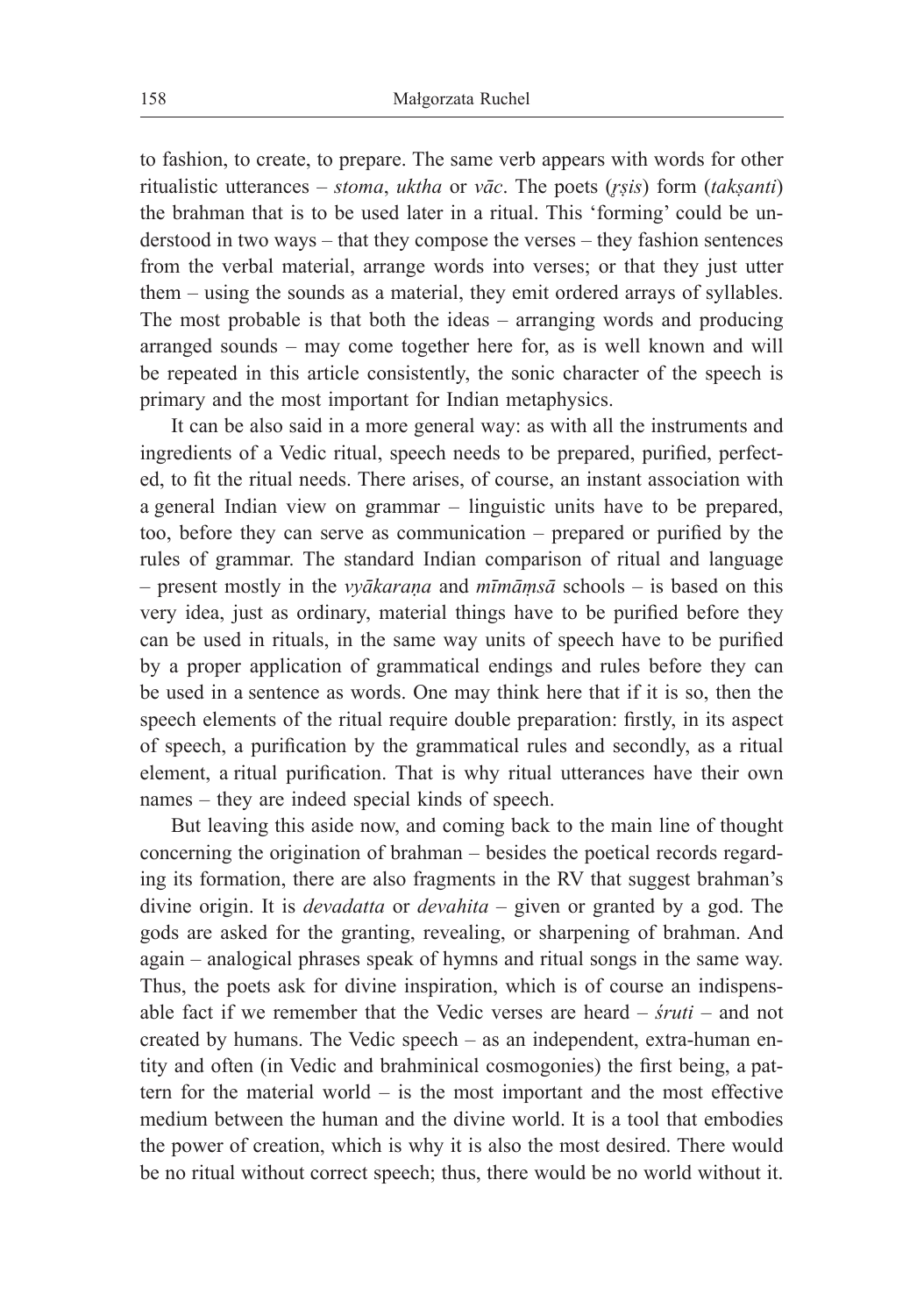Because, as the metaphysical speculations of the Brāhmaṇas point out, there is no world without ritual.

The connection of speech with creation – which is also the connection of knowledge with power – forms the basis for the effectiveness of the ritual utterances. This connection makes the verses uttered in a ritual a powerful tool or means of activity that can influence the gods, the people, and the world. The emphasis on the proper pronunciation and accentuation of the ritual sounds, repeatedly shown in the texts of Brāhmaṇas, is a sign of this close connection between words and effect. We can find many stories that illustrate the importance of proper speech. Let me adduce one only, the wellknown story of Indraśatru,<sup>3</sup> a fiery creature summoned ritually by the god Tvastr in anger, and thus with a wrong emphasis placed on his name. As a consequence of this mistake, the summoned demon became 'the one who has Indra as his slayer' (*índraśatru*) instead of 'Indra's slayer' (*indraśátru*), and Tvastr's intention to get rid of the god Indra remained unrealised.

The same idea seems to be the base for the magical use of words. The source of the oldest magical thinking in India is – according to the vast majority of, if not all, scholars – the Atharvaveda. As a marginal note I would like to admit here that I personally have a problem with defining magic and magical activities in the Vedic texts. Are we right to distinguish ritual, religious practices from magical ones? In both cases we have a special use of language, founded on the knowledge of relations within the universe. The knowledge that is hidden or sacred, but not supernatural; for it concerns the very nature of the universe. Nowadays scholars more and more often verbalise similar doubts concerning the idea of magic $4$  – and in this light discriminating Rgyeda and Atharvaveda as containing material of a different kind is not so obvious as it might have seemed decades ago. But for the purposes of this article, which deals with a work published more than a hundred years ago, we can leave this question aside. Let us then accept the working hypothesis that Atharvaveda is more 'magical' than 'religious,' without deliberating the exact meaning of these descriptions.

What is certain is that AV contains numerous spells and magical formulas that are said to have some concrete, practical applications – their power enables the utterer to achieve his goals, whatever they may be  $-$  we find

<sup>&</sup>lt;sup>3</sup> The story can be found in S<sup>B</sup> 1.6.3. and TB 2.4.12.

<sup>&</sup>lt;sup>4</sup> A very clear description of this shift in modern interpretations is given for example by P. E. Burchett in *The 'Magical' Language of Mantra*, "Journal of the American Academy of Religion" 2008, Vol. 76 (4), p. 807–843.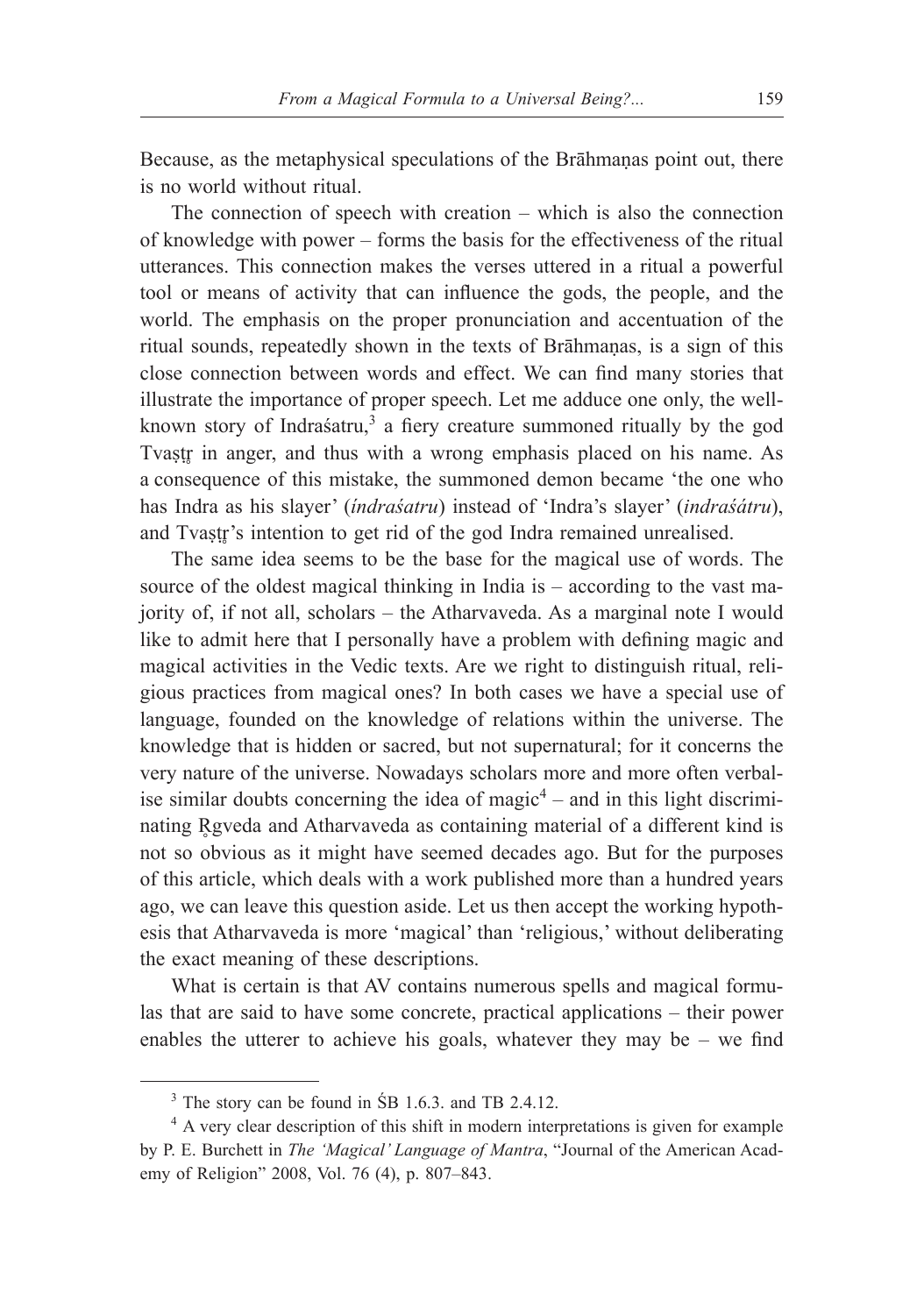love spells, healing spells, spells that destroy enemies, encourage richness and prosperity, that bring the flourishing of crops and the nourishment of cattle – anything important in everyday life. And here we also meet the word *bráhman* as a name for the verses or sentences that have the magical power. The magical spells are called *bráhman*, just as in the RV the ritual verses are called *bráhman*. Or, at least, we can say that the term *bráhman* appears in similar – analogical – contexts in the two Vedas, the contexts that allow us to see the brahman as something very closely connected with special kinds of speech. There are repetitive phrases in the AV saying that with a brahman this or that goal was attained, phrases similar in their structure to the phrases from RV, saying that with a brahman the gods are pleased or invigorated – which means also that some goals of a ritual were attained.

So, if we agree that *bráhman* can stand for a kind of a ritual utterance, and if we combine it with the Atharvavedan instances of *bráhman* as a magical formula or a spell, to join it together into one more general understanding of brahman as a word, sentence or phrase, that possesses or displays or grants the power to create or change the states of the world – then we can proceed to an alternative meaning, or a change in the meaning of the term: this very power itself, the power contained in or characterising the powerful verses. Griswold recognises, in fact, three levels of this – supposed – Vedic understanding of the term *bráhman*: firstly, the external – an utterance in its verbal form; secondly, the internal – the meaning of the utterance, the knowledge laying behind the words, which he identifies with *tapas*; and thirdly the abstract one<sup>5</sup> – the power 'which resides in the heart of the sacred word,' as he puts it.

I would say that this tripartite distinction comes from the misunderstanding or lack of the strong connection, or even identification, of words and their meanings that can be traced in the Vedic and later classical, grammatical conceptions of speech. There is a very strong idea in Indian thought that the language matches the reality completely – that the order seen in the language (which is called grammar) is in fact the same order that is seen in the extralingusitic rest of the world, the material sphere (the order in the classical period is called *dharma*). The philosophy of Bhartrhari – the Grammarian – would be the best example here. This is a monistic view that sees speech, *vāc*, as the principle governing and creating the manifold world of the material. In this kind of view the form and the content – that is, the words and the meanings (*definiens* and *definiendum*) – are in fact one. The apparent difference between them is the dif-

<sup>&</sup>lt;sup>5</sup> Griswold does not use the word 'abstract' here, in fact he does not name this level at all; this is just my attempt to understand his notions.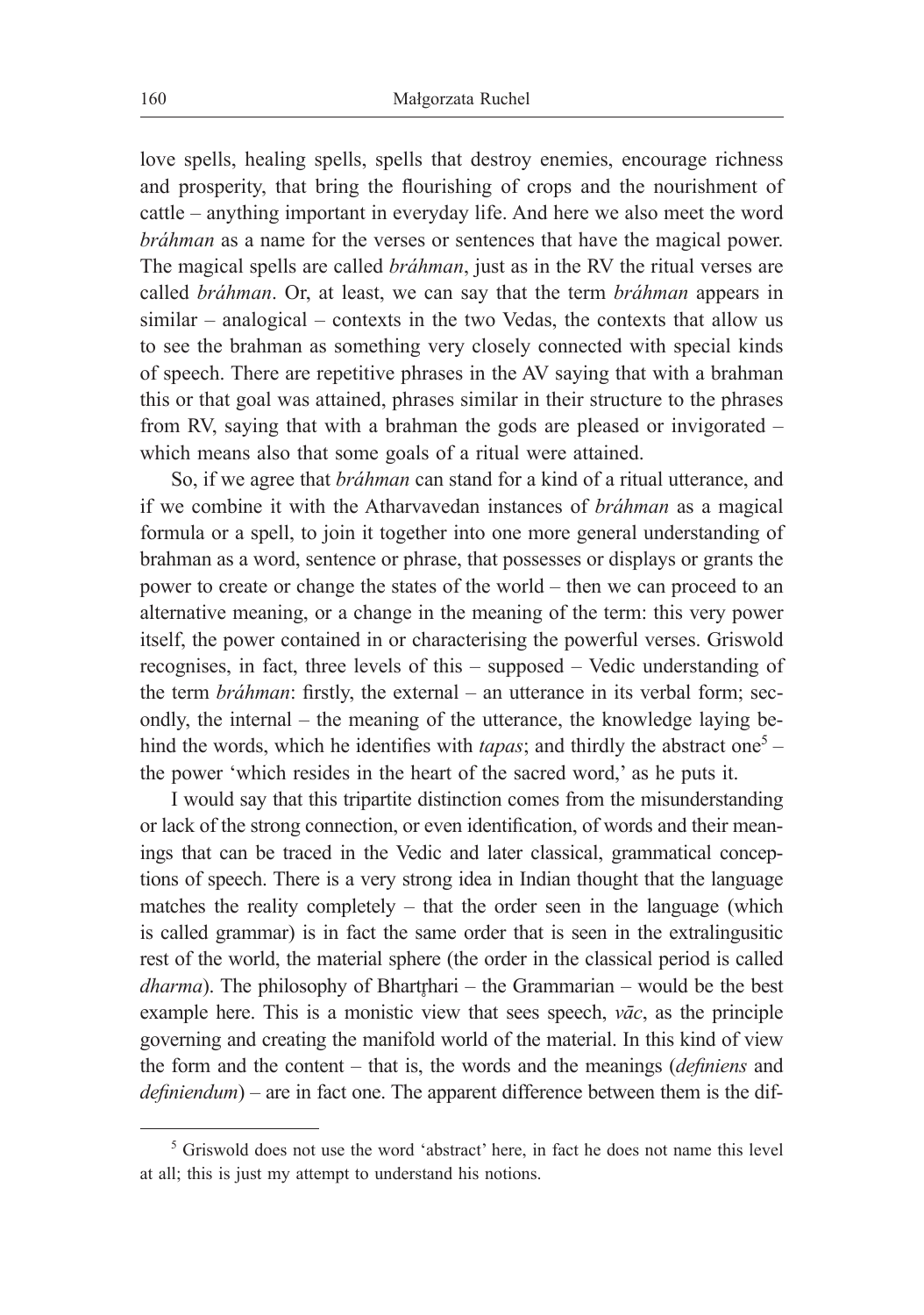ference of aspect, or a mode of being, not the difference of ontologically distinct entities. If we believe Bhartrhari that his view is but an extension, or reformulation of the Vedic understanding of speech and the world, without changing the basics of it, then we can assume that the difference between the form and the content in the case of the Vedic utterances is only the superficial difference of a mode, not of a being. In this case differentiating between the form and the meaning of an utterance is just a Western projection.

Of course we could investigate deeper the question of whether the power of brahman is connected more with the form or with the meaning of words. The question in fact stands in the centre of brahminical speculations. We could say that it is a source or a motive of the whole philosophy of the Vedic Brāhmaṇas. That is the philosophy which seeks connections, the relations themselves (*bandhu*); the relations between the ritual, the human and the universe.<sup>6</sup> Here the double nature of language – the conjunction of ordered sounds and conveying ordered meanings – is a clue or a signpost, showing the right way of thinking. As I previously mentioned, the structure of language fits the structure of the world. One step earlier in this thinking is that the structure of sounds and the structure of meanings combine together, fit mutually or, as seen metaphysically, are unified.

So the sounds engaged in the ritual – sounds arranged in the fixed order of verses – are the direct instrument of the ritual. But words convey meanings, and these meanings, even if first only indirectly important in ritual verses (as for example Fritz Staal persuasively suggested<sup>7</sup>), become the subject of theoretical speculations of the brahminical ritualists. For it is the meanings that allow for seeking more deep and more vast metaphysical structures, connections between the spheres of the universe. The meanings, be them primary or derived, themselves refer to the relations, or at least suggest their existence.<sup>8</sup> That is why the quest of the Brāhmaṇas – the quest of finding the basic structure of the world – is carried on in the language itself. The language is the key and the answer to the basic questions.

The power contained in the ritual verses, making them effective, is then the power of relations, which connects sounds with activities and things of

<sup>&</sup>lt;sup>6</sup> As for the question of Brāhmaṇas and their philosophy, still the best description is S. Schayer's *Die Weltanschauung der Brāhmaṇa-Texte*, "Rocznik Orientalistyczny" 1925, II, p. 26–32 – such a little marginal annotation in topic of the old texts.

<sup>7</sup> F. Staal, *Ritual and Mantras: Rules Without Meaning*, Delhi 1996.

<sup>&</sup>lt;sup>8</sup> A very interesting and informative contribution to the notions of language as a sign of reality can be found in J. Bronkhorst, *Etymology and Magic: Yāska's Nirukta, Plato's Cratylus, and the Riddle of Semantic Etymologies*, "Numen" 2001, Vol. 48, Fasc. 2, p. 147–203.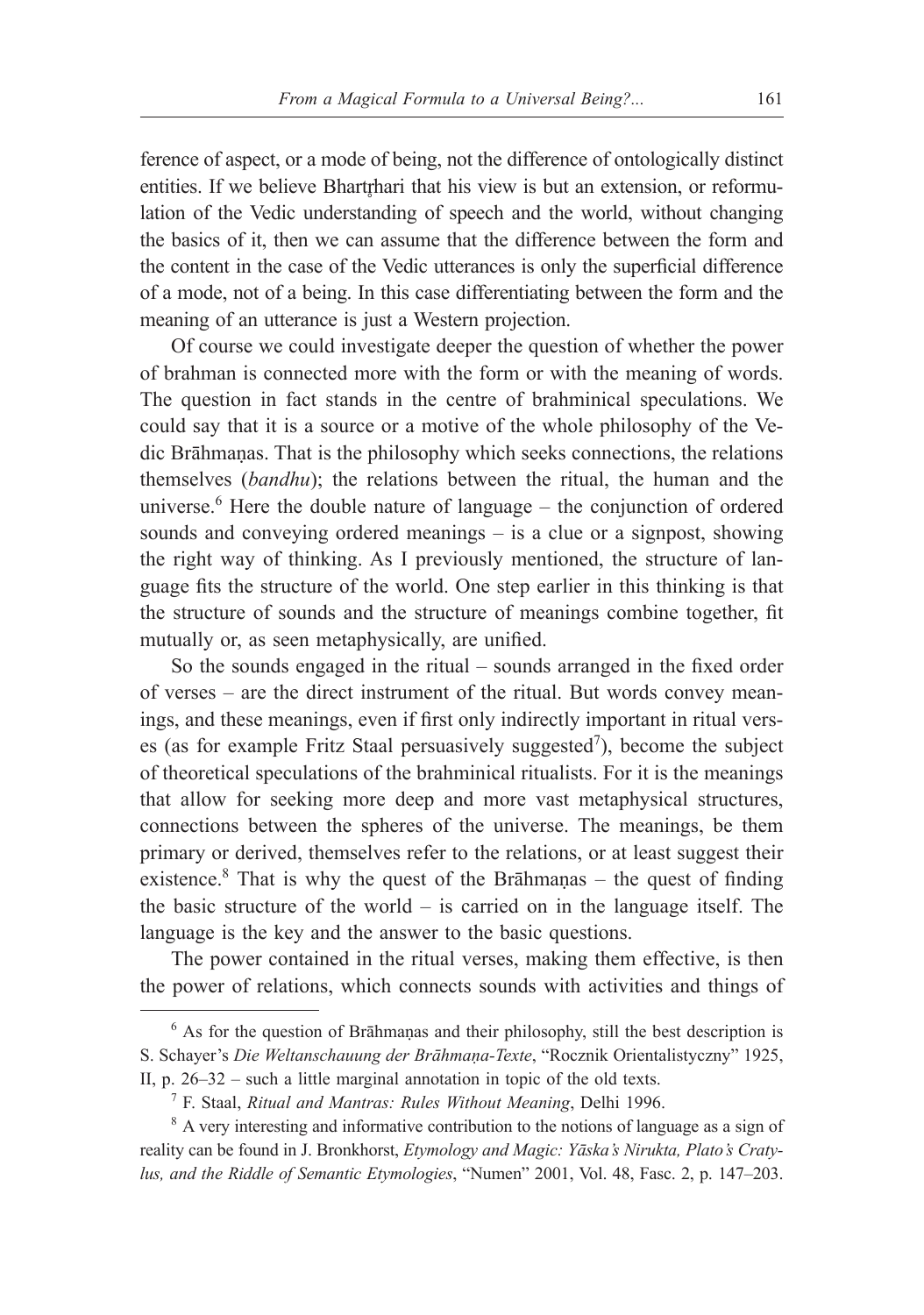the world. So if the nature of language and the nature of the universe are parallel (or identical) – the power that makes sounds effective must be the same power that makes anything else effective. And thus the question of brahman – the power of the utterance – becomes the question of brahman – the universal power. The Brāhmaṇas identify brahman with several important and influent beings or aspects of the world. Brahman is the speech (*vāg vai brahman*), the truth (*satya*), the cosmic order (*r̥ta*), the *akṣara* (a syllable, or sound, or the unmoving one), the firstborn (*prathamaja*), that from which everything is born or evolved, the primary power, the highest being, the first god – Prājapati or Brahmanaspati, the creator god. It is also *svayambhū* – self-existent, independent. Everything else depends on it. And, as the Brāhmaṇas and Upaniṣads constantly repeat – the knowledge of this gives power over it. By knowing the relations between the spheres, the various identifications of brahman, one can control and rule them.

The continuation of this quest for knowledge and for a proper identification of the universal relations can be found in the Upaniṣads. Beside the most famous Upaniṣadic *māha-vākyas*, sentences equating brahman with the self (*ātman*), the world (*jagat*), or just with "this" (*ayam*), with "me" (*aham*) or "you" (*tvam*), we find in the Upaniṣads long lists of partial or provisional identifications of brahman with the important and influent phenomena of the world. Thus the brahman is understood as (this list comes from the Ch.Up. 7.1.1.–7.23.1.): name (*nāma*), speech (*vāc*), mind (*manas*), intention (*saṃkalpa*), thought (*citta*), meditation (*dhyāna*), understanding (*vijñāna*), strength (*bala*), food (*anna*), water (*apas*), heat (*tejas*), space (*ākāśa*), memory (*smara*), hope (*āśā*), breath of life (*prāṇa*), truth (*satya*), reliance (*śraddhā*), firmness (*niṣṭhā*), activity (*kr̥ti*), pleasure (*sukha*) and abundance (*bhūman*). Or (from Tait.Up. 3.1.): food (*anna*), breath (*prāṇa*), sight (*cakṣus*), hearing (*śrotra*), mind (*manas*), speech (*vāc*), and finally bliss (*ānanda*). All these identifications come from the wish to reach the primary source and power of existence. For, as the Taittiriya Upanishad states,

[...] the one who knows what stays unmoved, he becomes the possessor of food, the food-eater, he becomes great through his offspring and cattle, through his divine knowledge, great through glory (Tait.Up. 3.6.g–j, translation M. R.)

The power opening the way to all these achievements is called brahman. As we all well know, finally this quest ended with evolving the idea of the Absolute as the source and the foundation of all there is. The Absolute is universally called brahman, in all Indian philosophies.

 But at the beginning – or just in the earlier milieu and within its own terms – it was a quest for power to control the phenomena of the world, to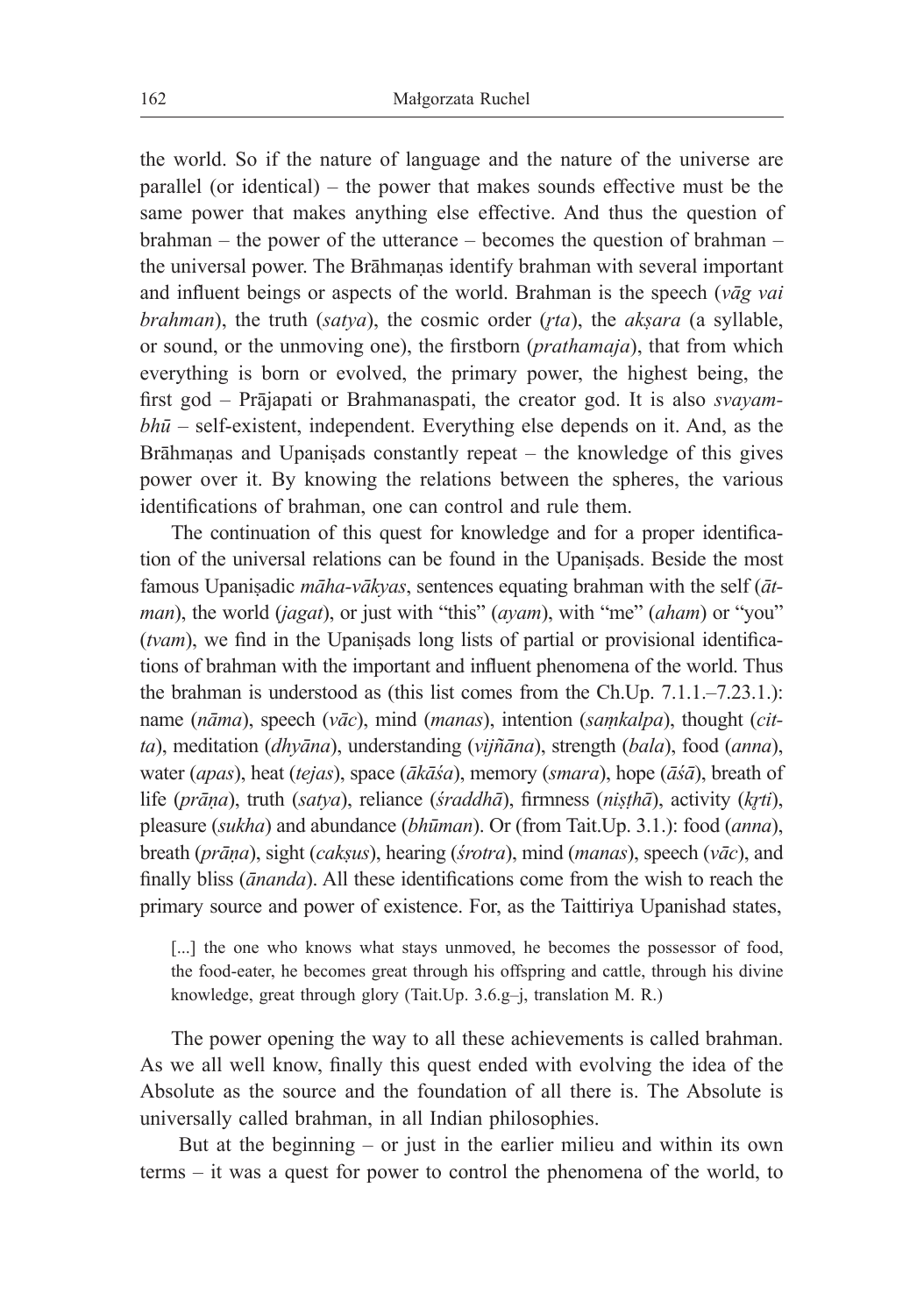connect the human world with the divine reality, so longed for by the Vedic poets. The quest for power evolved into a complex, sophisticated research of the universe and the rules governing it.

As a conclusion to this article, if I was to summarise how Griswold saw the term brahman or, rather, how I understood his submissions, I would say that the best translation for the word brahman – in all its occurrences and uses across pre-classic India – would simply be: 'power.'

What makes sounds and words effective is their innate power – known in classical Indian philosophy of language as *śakti* – the power of natural ties between the words and the world (the nature of the relation between the word and its meaning is natural, *autpattika*, as the Mīmāṃsā-sūtra 1.1.5. states.) What makes any activity in the world effective is the inner power of objects and matter – again, the power of internal ties or connections between the elements of the universe, connections sought for and revealed in the Vedic Brāhmaṇas. What runs the whole universe is its inner power (in Vedic thought called *r̥ta*, in classical India – *dharma*) – the power of its structure, the order of things, according to which all there is stays in the right place and leads to the right effect. And the one and only source of all this power, the one and only source and base of the universe, as the Upaniṣads claimed, is brahman.

## ABBREVIATIONS

| AV       |                          | Atharvaveda         |
|----------|--------------------------|---------------------|
| Ch.Up.   |                          | Chāndogya Upanisad  |
| RV       |                          | Rgyeda              |
| ŚВ       |                          | Śatapatha Brāhmaņa  |
| Tait.Up. | $\overline{\phantom{0}}$ | Taittirīya Upanişad |
| TB       |                          | Taittirīya Brāhmaņa |

#### **REFERENCES**

- 1. Bronkhorst J., *Etymology and Magic: Yāska's Nirukta, Plato's Cratylus, and the Riddle of Semantic Etymologies*, "Numen" 2001, Vol. 48, Fasc. 2, p. 147–203.
- 2. Burchett P. E., *The 'Magical' Language of Mantra*, "Journal of the American Academy of Religion" 2008, Vol. 76 (4), p. 807–843.
- 3. *The Śatapatha Brāhmaṇa*, trans. J. Eggeling, Oxford 1882 (Part I), 1885 (Part II), 1894 (Part III), 1897 (Part IV), 1900 (Part V).
- 4. Geen J., *Knowledge of Brahman as a Solution to Fear in the Śatapatha Brāhmaṇa/ Br̥hadāraṇyaka Upaniṣad*, "Journal of Indian Philosophy" 2007, Vol. 35, p. 33–102.